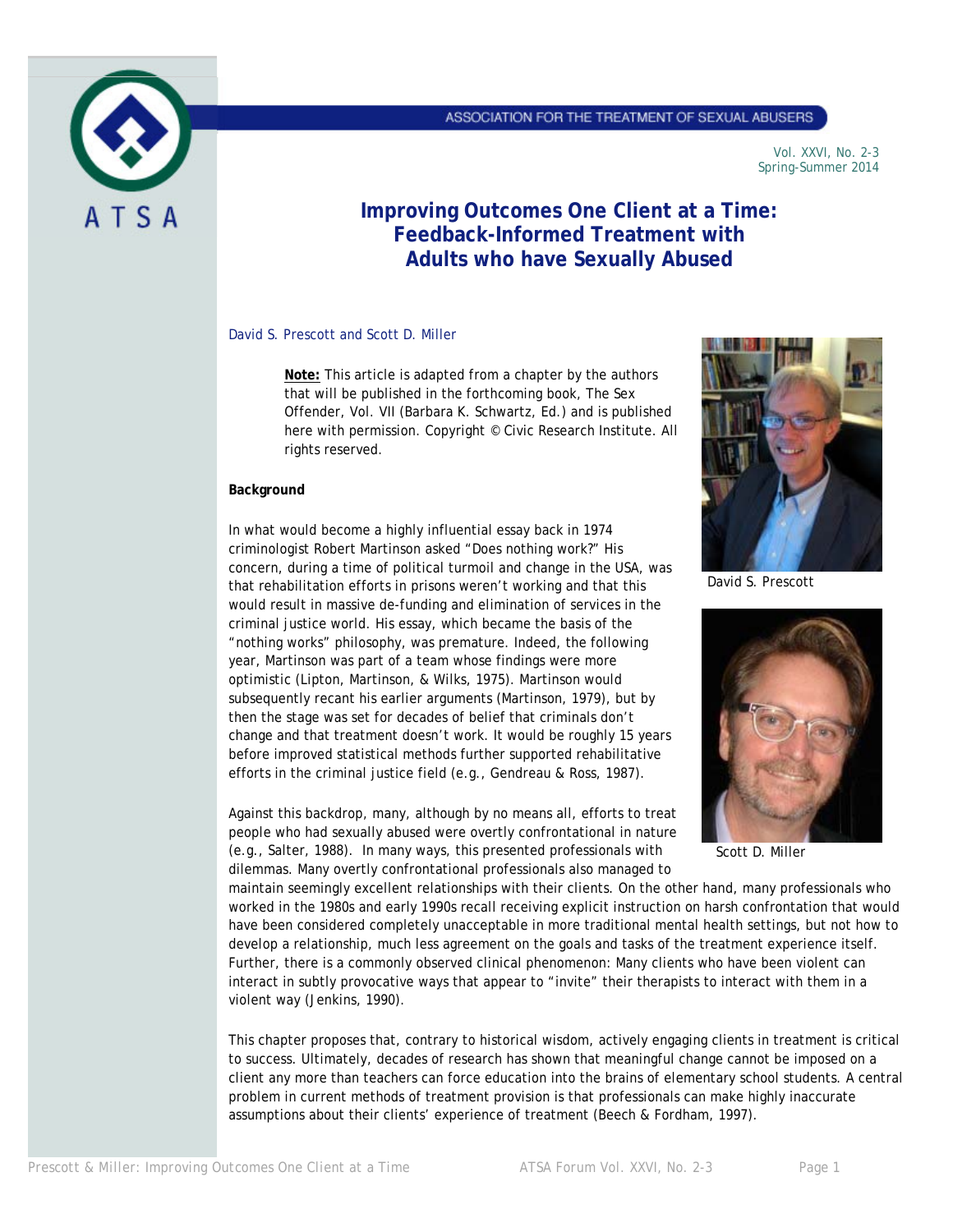The most recent sexual offender treatment outcome meta-analysis (Hanson, Bourgon, Helmus, & Hodgins, 2009) found that programs adhering to the effective correctional principles (i.e., those of risk, need, and responsivity) have the greatest effect on sexual re-offense rates. Also known as the risk-need-responsivity model, these principles, summarized by Andrews & Bonta (2010), have explained the success and failure of numerous criminological interventions. Simply put, the *risk principle* holds that the majority of treatment resources should be allocated towards those who pose the highest risk. The *need principle* holds that interventions should focus on treatment goals demonstrated to be related to criminal re-offense. The *responsivity principle* holds that interventions should be tailored to the individual characteristics of each client. This last principle can sometimes be the most confusing and challenging for programs to achieve. At its most basic level, the responsivity principle includes efforts to ensure that the client is capable of responding to an intervention (e.g., matching treatment to cognitive abilities). At a more challenging level, responsivity involves efforts at understanding motivation to change and what problems may constitute barriers to meaningful engagement in treatment.

People convicted for sex crimes very frequently present with barriers to immediate treatment engagement (Mann, 2009). In some cases, these barriers include responsivity issues such as learning disabilities or concerns about acknowledging one's actions. The very nature of the material covered in these programs increases the likelihood of attrition, especially among those who would benefit from treatment the most. However, those who are able to establish meaningful and relevant treatment goals are more likely to complete treatment programs and reduce their risk for re-offense. Ultimately, the challenge for treatment providers is to create an environment in which change is possible; where treatment is tailored to each client's abilities; and where there is agreement on the nature of the relationship, the goals and tasks of treatment, and accommodation of strong client preferences (Bordin, 1979; Duncan, Miller, Wampold, & Hubble, 2010; Norcross, 2011).

Professionals treating people who have sexually abused need expertise at understanding their clientele, as well as global knowledge of how to establish empirically supported treatment goals. These professionals also need expertise in providing treatment and helping clients navigate change processes. Where the daily challenge lies, however, is in developing expertise at building responsivity in each of their clients.

An emerging body of research indicates that incorporating formal feedback regarding progress and engagement into treatment services builds responsivity while simultaneously improving outcome and retention (Lambert, 2010). Briefly, Feedback-Informed Treatment (FIT) has been successfully integrated into both mental health and substance abuse services, serving both voluntary and mandated clients, in agencies and systems of care around the world (Bertolino & Miller, 2012). Multiple, randomized clinical trials demonstrate that adding FIT to existing treatment services as much as doubles the effectiveness of the care provided, and reduces attrition and deterioration rates by 50% and 33%, respectively (Miller, Hubble, Chow, & Seidel (2013).

In practice, FIT involves administering two scales over the course of treatment; one measuring the quality of the therapeutic relationship, the other assessing progress or outcome. Over 1,100 studies have made clear the importance of the therapeutic relationship to treatment outcome (Duncan, Miller, Wampold, & Hubble, 2010). Indeed, in an era that emphasizes evidence-based practice, the therapeutic relationship is the most evidence-based concept in psychotherapy research (Miller & Bargmann, 2011). Understanding changes in the relationship can help ensure that clients are meaningfully engaged in change efforts, assist treatment providers in adjusting their strategies to meet each client's needs (thereby adhering to the responsivity principle), and act as an early warning system for treatment deterioration and failure. At the same time, research has demonstrated that changes in a person's individual, relational, and social functioning are strong predictors of successful therapeutic work (Miller & Bargmann, 2011; Miller, Duncan, & Hubble, 2004).

To date, research shows that access to real time feedback regarding progress and engagement provides clinicians with an opportunity to adjust services in a way that enhances individual client responsivity and achievement of treatment goals (e.g., decreased reoffending). The same body of evidence documents that FIT promotes professional development, resulting in measureable improvements in individual provider responsivity and effectiveness (Miller, Hubble, Chow, & Seidel, 2013). In 2013, FIT was deemed an evidence-based practice by the Substance Abuse and Mental Health Service Administration (SAMHSA) and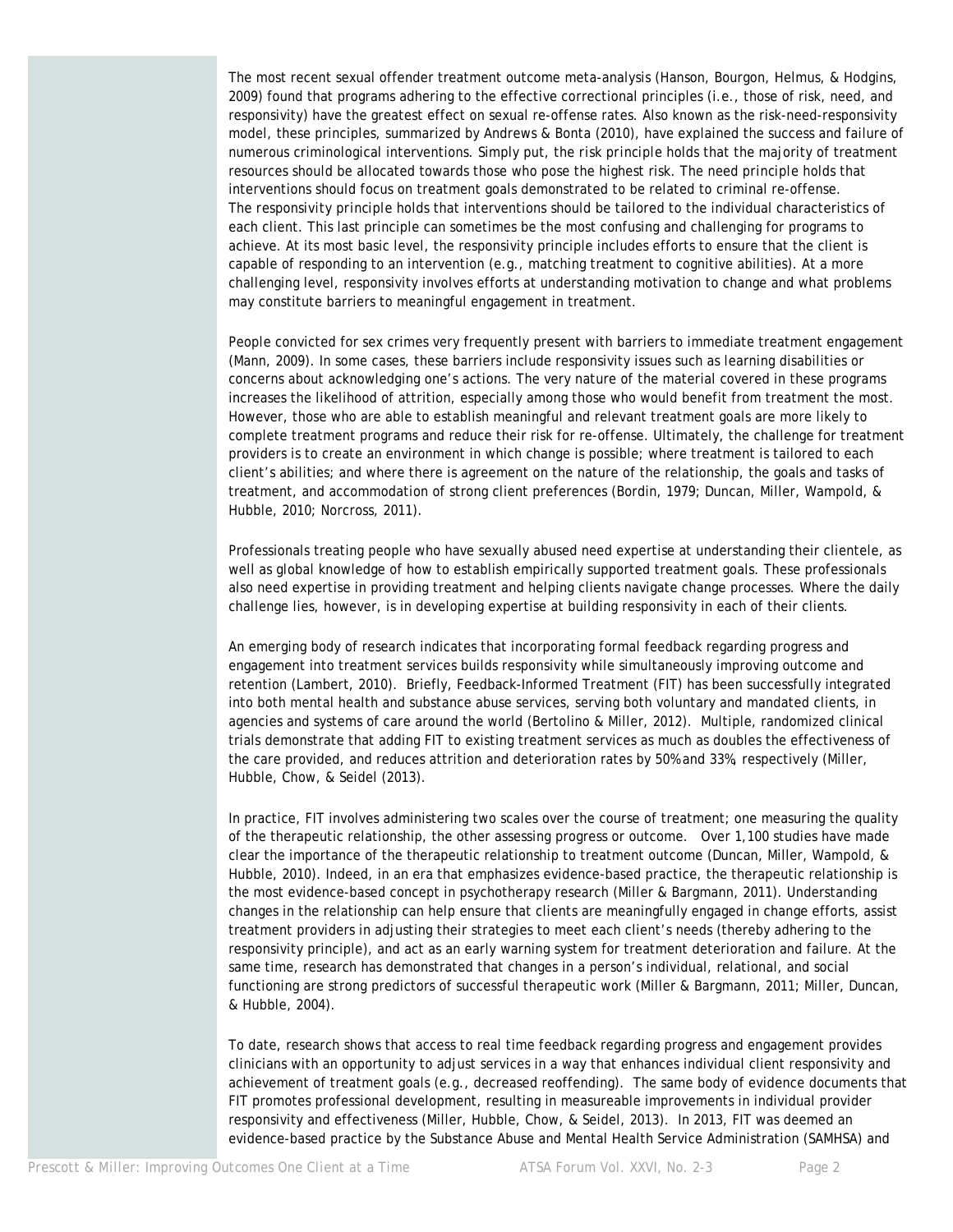## **What are the Barriers to Seeking Feedback?**

Treatment providers are under enormous pressure to produce results under difficult circumstances (e.g., Oaks, 2008). Shrinking budgets, difficulties maintaining contact with other over-burdened professionals and outside stakeholders (e.g., program administrators, supervising agents, victims' advocates), and a clientele that would frequently prefer to be anyplace else are the everyday realities of the sexual offender treatment provider. Add to this the inherent ethical challenges (such as balancing client beneficence and community safety), and it is not surprising that many professionals can lose their focus on the client's experience of treatment. In many regions, there can be an implicit belief that participation in treatment is a privilege and must take place to the complete satisfaction of the provider and/or supervising agent. The unspoken expectation is that the client must change according to a process and timetable set by the treatment provider or supervising agent. Under these conditions, it shouldn't come as a surprise that attrition rates are high, and that – in many instances – little effort takes place to prevent it.

Another barrier to collecting feedback is that many treatment providers believe they already do it. In these authors' experience, many treatment providers have expressed that they can tell by the client's expressions and mannerisms how treatment is progressing. Others have felt that because they ask questions such as "how was group today?" that they are therefore soliciting feedback. Unfortunately, such vague information-gathering amounts to little more than a polite nicety similar to the easily ignored feedback surveys offered in some restaurants. Clients need to know that someone is genuinely interested in their thoughts or it is highly likely they will say only what will meet their momentary needs for the situation.

## **What Kinds of Feedback Systems Exist?**

Within the field of treating sexual aggression, the available measures for assessing treatment progress examine change in dynamic risk factors, but do not examine factors related to engagement or predictive of treatment response (e.g., the therapeutic relationship, client functioning). Finding the right measure can be a daunting process. In 1996, Ogles, Lambert, and Masters reviewed available tools and found over 1,400 measures had been used to measure the effectiveness of psychotherapy. For the most part, the vast majority of these measures have been designed for the purpose of research or as part of a comprehensive evaluation.

A key consideration in selecting a method for gathering feedback is for it to be user-friendly and to provide real-time results. Until recently, many of the available measures have involved over 40 questions and required specialized software and outside consultation. The client and/or their family would take time during a clinical session to fill this out, and the results would not come back to the treatment provider for several days to weeks. Consider this case example from the first author's experience.

Jackie is a clinician providing in-home services for adolescents who have sexually abused. The Department of Human Services (DHS) for her state has taken the research on measuring clinical outcomes very seriously and has mandated that all therapists providing in-home services use a standardized measure for tracking clinical outcomes. The position of the DHS administration is praiseworthy. As one senior administrator put it, "We have an awesome obligation to the taxpayers and public at large. It is essential that we make sure that the services we provide are working and that if they are not that the providers have some idea of what they can do to reach our state's most vulnerable citizens." At a meeting of DHS administrators and their treatment providers, however, the mood was not so optimistic. Many treatment providers whispered amongst themselves that the information gleaned from this measure would be used against them by a governmental agency that is more adept at creating attractive spreadsheets than at understanding the complex needs of the families it serves. "My clients have real problems. They often complain that things are getting worse just before they're actually getting better," one treatment provider said. "Now the state wants information for a spreadsheet that they can put before the governor. Well, I'm not 'spreadsheet guy.'"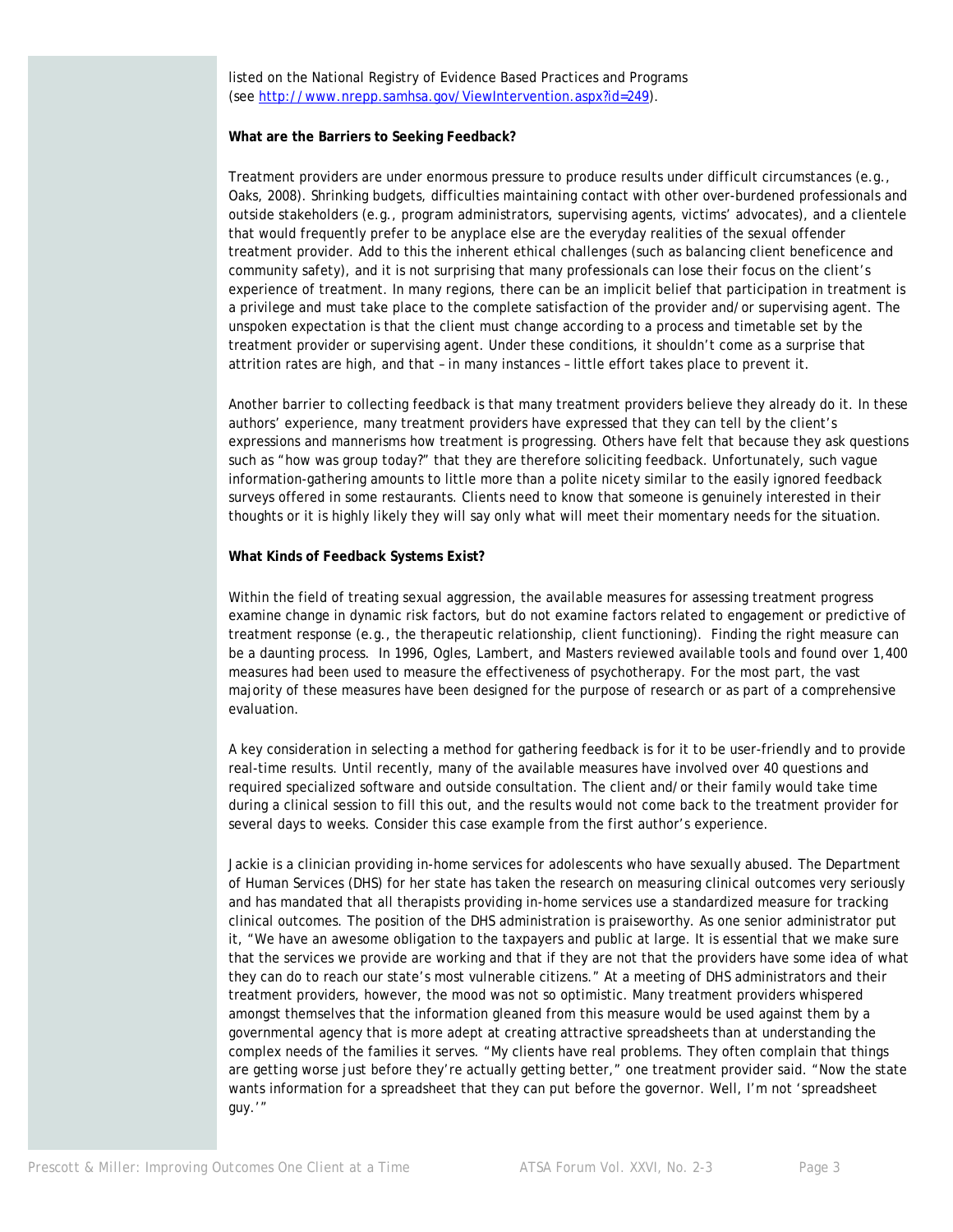Attempting to mandate a feedback structure such as this without gaining meaningful buy-in placed every professional, including the DHS administration, their stakeholders, and clientele, in a difficult position. It was Jackie, however, who observed how this approach played out at the front lines of treatment:

*What I think the state administration forgets is what an honor it is to actually work with these clients. I really become a part of their lives. I have to do a special kind of dance with them in order to keep them engaged. Now I have to bring a laptop and have them fill this thing out so that their data – their lives – go to another state for analysis. At the end of the day, no matter that they might have brought things on themselves, these people are in pain and one of the greatest things I can do is listen. And on the days when we fill out this measure, that can't happen. So this is one more meaningless thing we do to get to the real issues. By the time I get to the feedback and the consult calls, everything's changed.*

This example highlights many of the ways in which the best-intentioned attempts of large groups of people to improve services can fail. Brown, Dreis, and Nace (1999) report that "any measure or combination of measures that [take] more than five minutes to complete, score, and interpret [are] not considered feasible by the majority of clinicians". Measures that are user-friendly and provide real-time feedback are therefore all the more important when one considers the often urgent circumstances in which clients and treatment providers exist.

Although any measures may be used in FIT, two scales that have proven useful for monitoring the status of the relationship and progress in care are the Session Rating Scale (SRS [Miller, Duncan, & Johnson, 2000]), and the Outcome Rating Scale (ORS, [Miller, & Duncan, 2000]). The SRS and ORS measure alliance and outcome, respectively. Both scales are brief, self-report instruments that have been tested in numerous studies and shown to have solid reliability and validity (Miller & Schuckard, 2013). Most importantly, perhaps, available evidence indicates that routine use of the ORS and SRS is high compared to other, longer measures (99% versus 25% at one year [Miller, Duncan, Brown, Sparks, & Claud, 2003]).

Administering and scoring the measures is simple and straightforward. The ORS is administered at the beginning of the session. The scale asks consumers of therapeutic services to think back over the prior week (or since the last visit) and place a hash mark (or "x") on four different lines, each representing a different area of functioning (e.g., individual, interpersonal, social, and overall well being). The SRS, by contrast, is completed at the end of each visit. Here again, the consumer places a hash mark on four different lines, each corresponding to a different and important quality of the therapeutic alliance (e.g., relationship, goals and tasks, approach and method, and overall). On both measures, the lines are ten centimeters in length. Scoring is a simple matter of determining the distance in centimeters (to the nearest millimeter) between the left pole and the client's hash mark on each individual item and then adding the four numbers together to obtain the total score (the scales are available in numerous languages at: http://scottdmiller.com/performance-metrics/).

In addition to hand scoring, a growing number of computer-based applications are available which can simplify and expedite the process of administering, scoring, interpreting, and aggregating data from the ORS and SRS. Such programs are especially useful in large and busy group practices and agencies. They have the added advantage of providing a real time computation of provider and program outcomes as well as a normative comparison for judging individual client progress and determining risk Figure 1 illustrates the progress of an individual client over the course of six treatment sessions. The red and green zones show how unsuccessful and successfully treated clients respond based on a large normative sample, including 427,744 administrations of the ORS, 95,478 episodes of care delivered by 2,354 providers. As can be seen, the client is not responding like people who end services successfully, enabling providers to make adjustments aimed at improving outcomes in real time.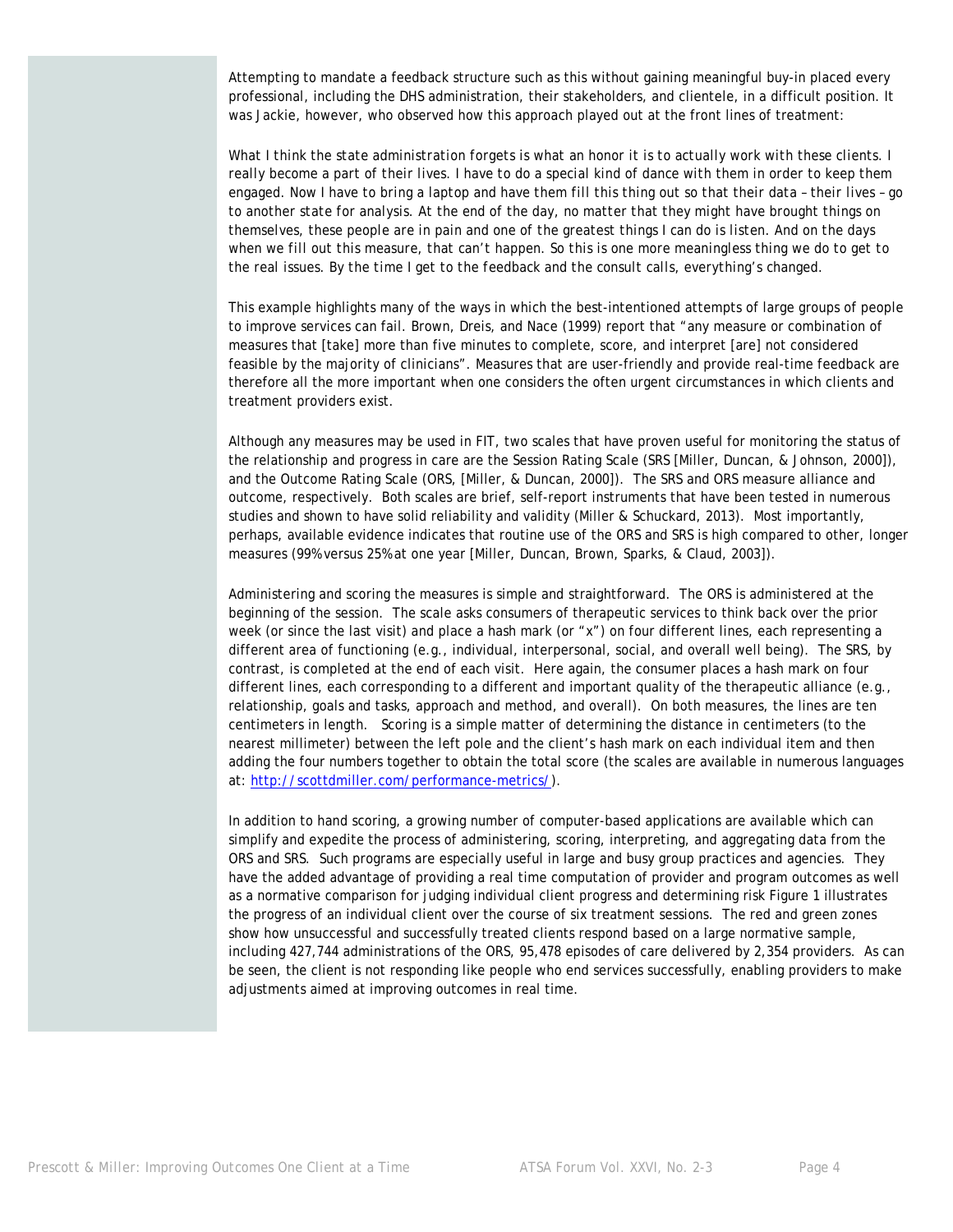

**Figure 1:** The green area represents successful outcomes; the red area represents unsuccessful outcomes. The solid black line represents the actual ORS score, plotted session by session from left to right (Screen shot courtesy of fit-outcomes.com)

Detailed descriptions of these applications can be found online at: http://scottdmiller.com/performancemetrics/.

Of course, soliciting clinically meaningful feedback from consumers of therapeutic services requires more than administering two scales. Clinicians must work at creating an atmosphere where clients feel free to rate their experience of the process and outcome of services: (1) without fear of retribution; and (2) with a hope of having an impact on the nature and quality of services delivered.

Interestingly, empirical evidence from both business and healthcare demonstrates that consumers who are happy with the way *failures* in service delivery are handled are generally *more* satisfied at the end of the process than those who experience no problems along the way (Fleming & Asplund, 2007). In one study of the ORS and SRS involving several thousand "at risk" adolescents, for example, effectiveness rates at termination were 50 percent higher in treatments where alliances "improved" rather than were rated consistently "good" over time. The most effective clinicians, it turns out, consistently achieve *lower* scores on standardized alliance measures at the outset of therapy thereby providing an opportunity to discuss and address problems in the working relationship—a finding that has now been confirmed in a number of independent samples of real world clinical samples (Miller, Hubble, & Duncan, 2007).

Beyond displaying an attitude of openness and receptivity, creating a "culture of feedback" involves taking time to introduce the measures in a thoughtful and thorough manner. Providing a rationale for using the tools is critical, as is including a description of how the feedback will be used to guide service delivery (e.g., enabling the therapist to catch and repair alliance breaches, prevent dropout, correct deviations from optimal treatment experiences, etc.). Additionally, it is important that the client understands that the therapist is not going to be offended or become defensive in response to feedback given. Instead, therapists must take client's concerns regarding the treatment process seriously and avoid the temptation to interpret feedback clinically. When introducing the measures at the beginning of a therapy, the therapist might say*:*

*(I/We) work a little differently at this (agency/practice). (My/Our) first priority is making sure that you get the results you want. For this reason, it is very important that you are involved in monitoring our progress throughout therapy. (I/We) like to do this formally by using a short paper and pencil measure called the Outcome Rating Scale. It takes about a minute. Basically, you fill it out at the beginning of each session and then we talk about the results. A fair amount of research shows that if we are going to be successful in our work together, we should see signs of improvement earlier rather than later. If what*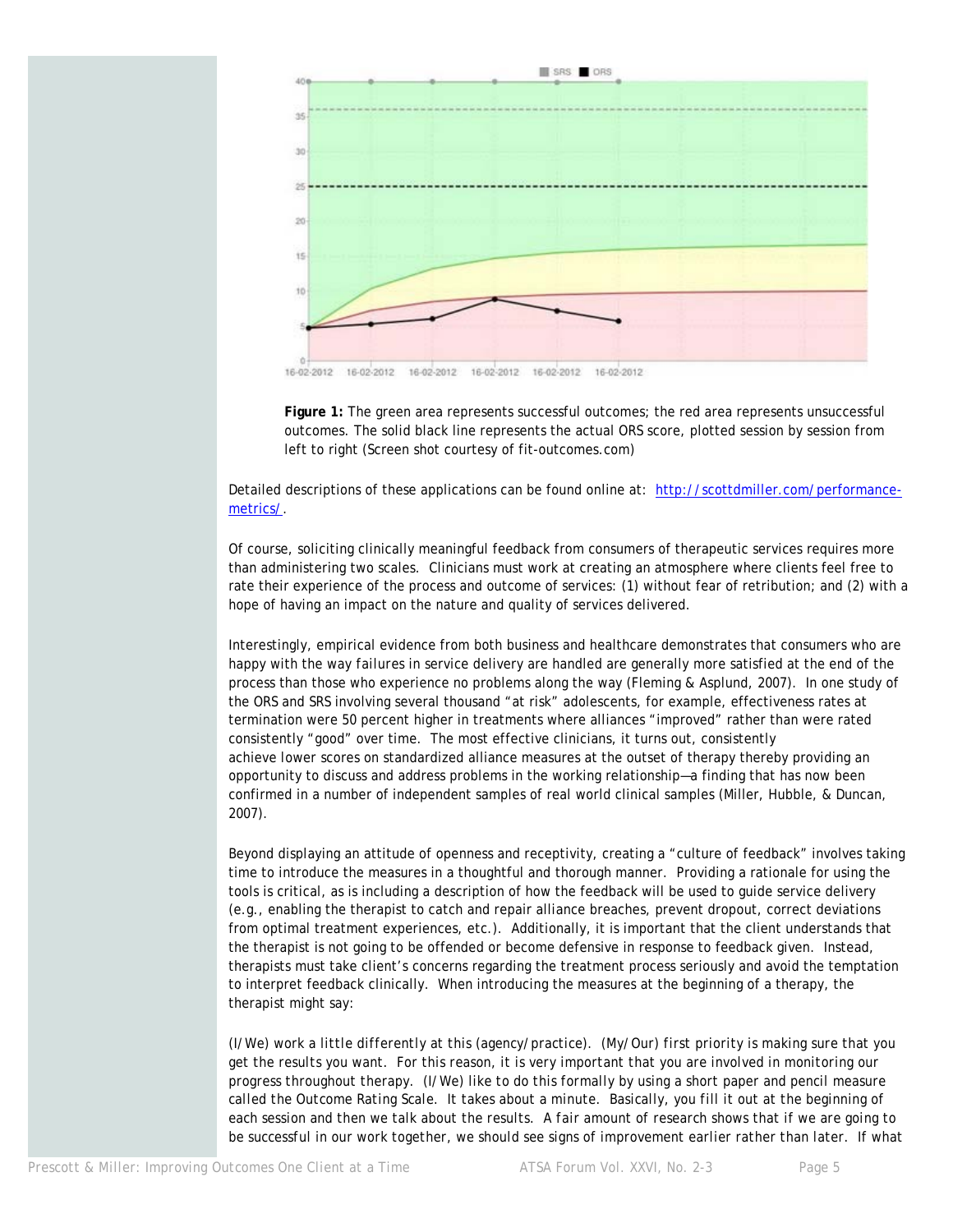*we're doing works, then we'll continue. If not, however, then I'll try to change or modify the treatment. If things still don't improve, then I'll work with you to find someone or someplace else for you to get the help you want. Does this make sense to you?* (Miller & Duncan, 2004; Miller & Bargmann, 2011).

At the end of each session, the therapist administers the SRS, emphasizing the importance of the relationship in successful treatment *and* encouraging negative feedback:

*I'd like to ask you to fill out one additional form. This is called the Session Rating Scale. Basically, this is a tool that you and I will use at each session to adjust and improve the way we work together. A great deal of research shows that your experience of our work together—did you feel understood, did we focus on what was important to you, did the approach I'm taking make sense and feel right—is a good predictor of whether we'll be successful. I want to emphasize that I'm not aiming for a perfect score—a 10 out of 10. Life isn't perfect and neither am I. What I'm aiming for is your feedback about even the smallest things—even if it seems unimportant—so we can adjust our work and make sure we don't steer off course. Whatever it might be, I promise I won't take it personally. I'm always learning, and am curious about what I can learn from getting this feedback from you that will in time help me improve my skills. Does this make sense?* (Miller & Bargmann, 2011).

## **Case Example**

Eric was 19 when he came into treatment. He had accepted a plea agreement of numerous fourth-degree charges for Simple Assault following allegations that he had molested an 11-year-old girl, the daughter of some family friends. Eric did not acknowledge culpability during the assessment process.

Eric entered his first session understandably guarded. His initial ORS score was 30 of a possible 40. However, with attempts by the therapist to understand his situation at a deeper level, Eric's score went down to 15, well within the range of people who are distressed enough to seek therapy. Over time in the session, Eric and his therapist discussed his situation further.

At the end of the session, the therapist introduced the SRS with the template used above. Eric provided scores that totaled to 39. This is above the cutoff and suggestive of a positive alliance, although the lowest score was on the item related to goals. This led to considerable discussions about what would be meaningful to Eric given the results of an earlier evaluation.

Eric's ORS scores rose over 12 weeks to 30. At 12 weeks, he discussed the crime for which he'd entered treatment at a much deeper level. He worked with his therapist and entered group treatment with others. This group also used the ORS and the Group SRS.

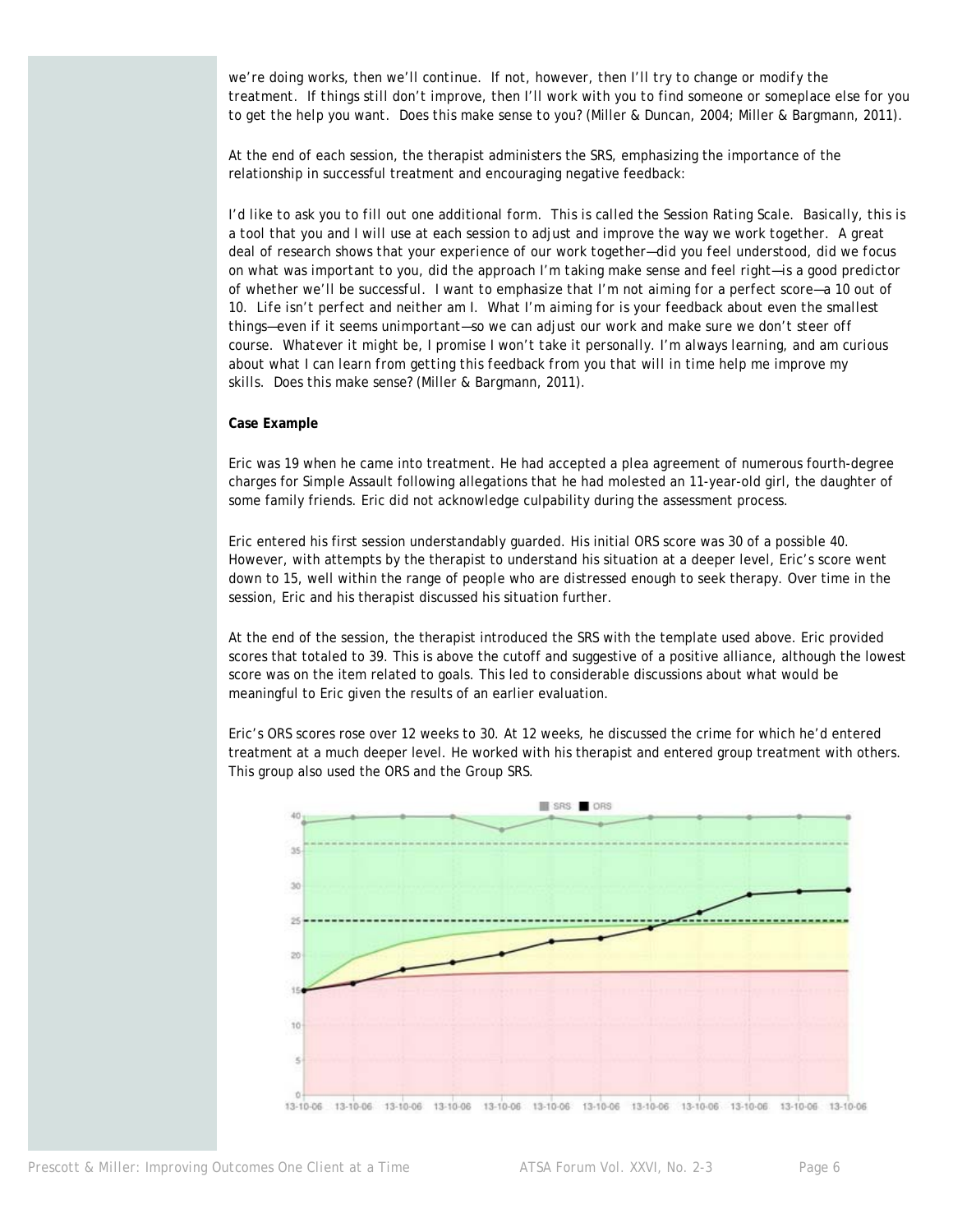**Figure 2:** A plot of Eric's treatment progress. The green area represents successful outcomes; the red area represents unsuccessful outcomes. The solid black line represents the actual ORS score plotted session by session from left to right, while the gray line indicates the actual SRS scores (Screen shot courtesy of fit-outcomes.com)

This case example shows how the measures can work in improving outcomes. However, Eric's case also shows how they can be used to detect cases at risk of dropout or non-investment. Had Eric's numbers fallen, the measures may have provided an early warning that Eric's situation was getting worse. This would be particularly helpful in Eric's case when one considers that Eric, like many other clients, was not always forthcoming with concerns and responded better to therapeutic elicitation of concerns.

#### **Now That We Have Feedback, What Next?**

As effective as feedback has proven to be in improving engagement and outcome, it is not enough for development of expertise. Consistent with the literature on superior performance, the evidence shows that clinicians do not necessarily learn from the information provided. For instance, De Jong, van Sluis, Nugter, Heiser, and Spinhoven (2012) found that not all therapists benefit from feedback. In addition, Lambert reports that practitioners do not get better at detecting when they are off track or their cases are at risk for drop out or deterioration, despite being exposed to "feedback on half their cases for over three years" (Miller et al., 2004, p. 16). In effect, feedback functions like a GPS, pointing out when the driver is off track and even suggesting alternate routes, while not necessarily improving overall navigation skills or knowledge of the territory and, at times, being completely ignored.

Learning from feedback requires an additional step: engaging in deliberate practice (Ericsson, Charness, Feltovich, & Hoffman, 2006). Deliberate practice, as the term implies, means setting time aside time for reflecting on feedback received, identifying where one's performance falls short, seeking guidance from recognized experts, and then developing, rehearsing, executing, and evaluating a plan for improvement. Research indicates that elite performers across many different domains devote the same amount of time to this process, on average, every day, including weekends. In a study of violinists, for example, Ericsson and colleagues found that the top performers devoted two times as many hours (10,000) to deliberate practice as the next best players and 10 times as many as the average musician. In addition to helping refine and extend specific skills, engaging in prolonged periods of reflection, planning, and practice engenders the development of mechanisms enabling top performers to use their knowledge in more efficient, nuanced, and novel ways than their more average counterparts (Ericsson & Stasewski, 1989).

Results from psychotherapy outcome psychotherapy research are in line with findings on factors that account for the development of expertise. For example, Chow, Miller, Kane, and Thornton (in preparation) examined the relationship between outcome and practitioner demographic variables, work practices, participation in professional development activities, beliefs regarding learning and personal appraisals of therapeutic effectiveness. Consistent with previous findings (c.f., Anderson, Ogles, Patterson, Lambert, & Vermeersch, 2009; Wampold & Brown (2005), they found that therapist gender, qualifications, professional discipline, years of experience, and time spent conducting therapy were unrelated to outcome or therapist effectiveness. Furthermore, similar to findings reported by Walfish, McAlister, O'Donnell, and Lambert (2012), therapist self-appraisal was not a reliable measure of effectiveness. Instead, as illustrated in the Figure 3, the amount of time therapists spent engaged in solitary activities intended to improve their skills predicted differences in outcome.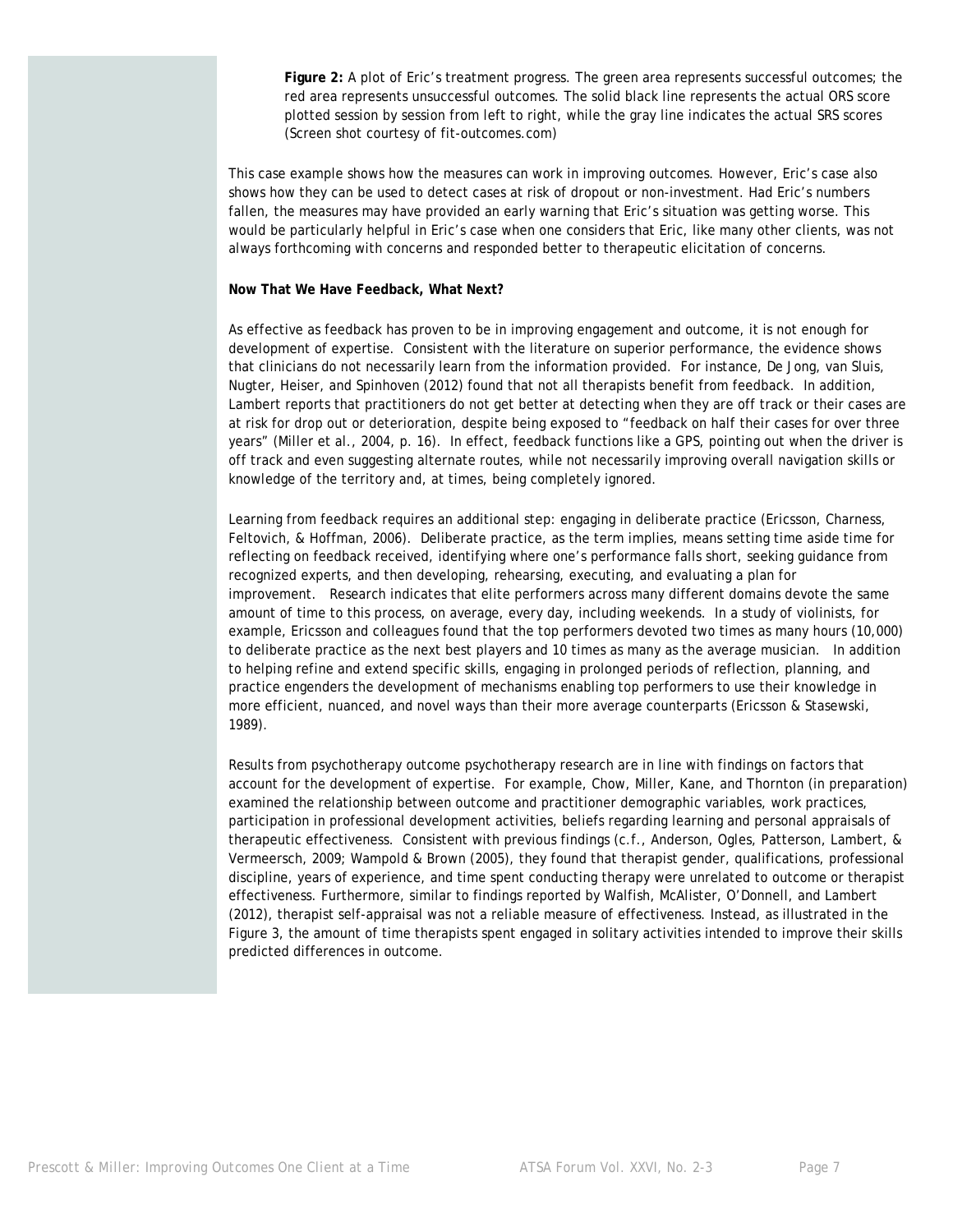

**Figure 3**: Therapists Grouped into Thirds based on their Adjusted Scores as a function of their accumulative time spent on solitary practice in the first eight years of clinical practice.

Such findings provide important support for the key role deliberate practice plays in the development of expertise.

## **Conclusion**

Therapists have long desired to make interventions more meaningful to clients and the community alike. Addressing risk factors, acquiring and enacting skills, balancing client beneficence and community safety and many other components of current sexual offender treatment programs are vital to long-term change. FIT is not a replacement to other forms of treatment, but rather offers new ways to reach clients, improve one's performance, reduce variability between therapists within agencies, and detect cases at risk for dropping out or participating at a superficial level. Ultimately, it also offers clinicians new structures for reaching beyond their current therapeutic limitations.

#### **References**

Anderson, T., Ogles, B., Patterson, C., Lambert, M., & Vermeersch, D. (2009). Therapist effects: Facilitative interpersonal skills as a predictor of therapist success. *Journal of Clinical Psychology, 65,* 755– 768.

Andrews, D.A., & Bonta, J. (2010). *The psychology of criminal conduct, fifth edition.*Cincinnati, OH: Anderson.

Bertolino, B. & Miller, S.D. (Eds) (2013). *The ICCE Feedback Informed Treatment Manuals* (6 Volumes). ICCE: Chicago, Illinois.

Bordin, E. S. (1979). The generalizability of the psychoanalytic concept of the working alliance. *Psychotherapy: Theory, Research & Practice, 16*, 252-260.

Brown, J., Dreis, S., & Nace, D. (1999).What really makes a difference in psychotherapy outcome? Why does managed care want to know? In M. Hubble, B. Duncan, & S.Miller (Ed.), *The heart and soul of change* (pp. 389–406).Washington, DC: APA Press.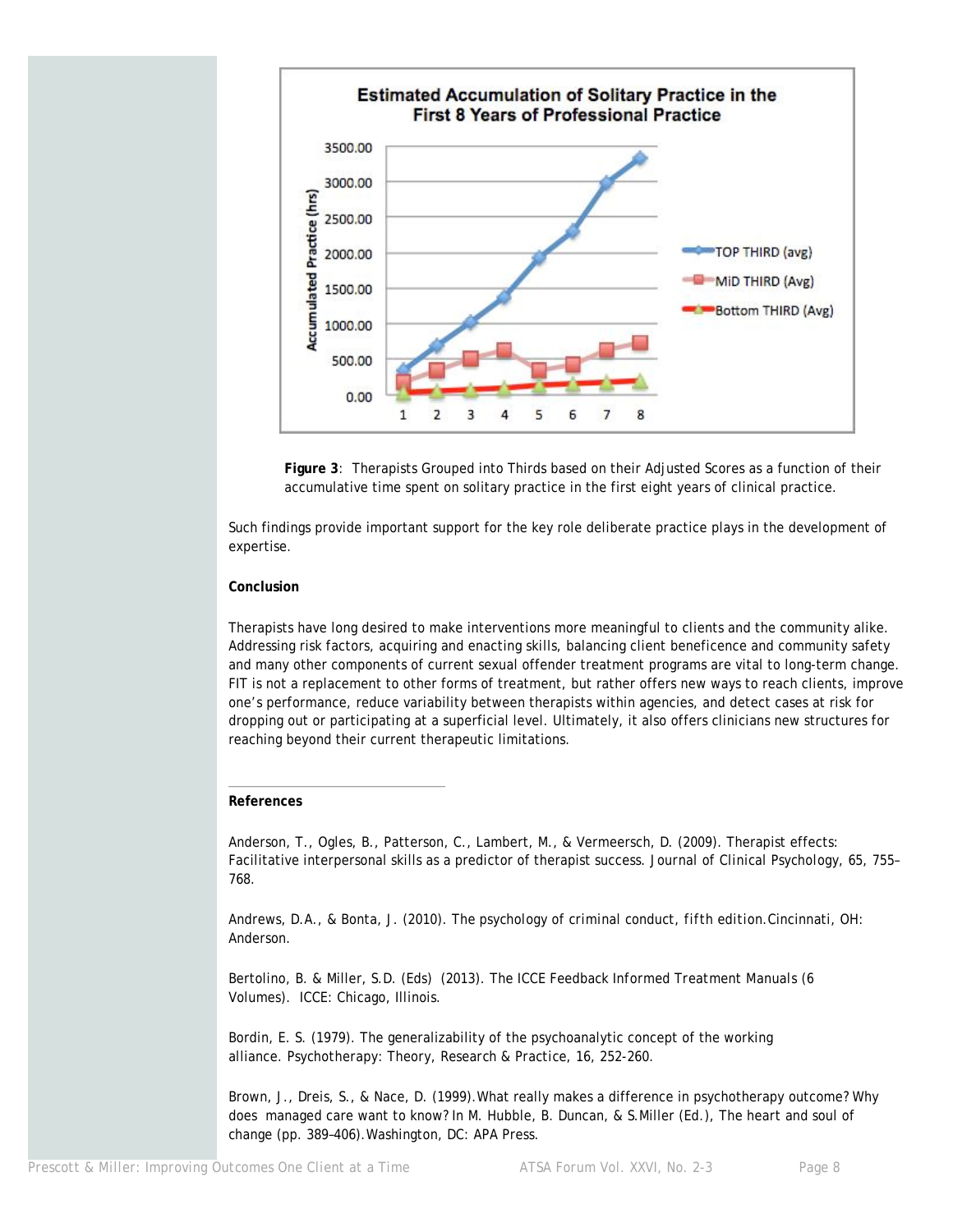Chow, D., Miller, S. D., Kane, R., & Thornton, J. (n.d.). *The study of supershrinks: Development and deliberate practices of highly effective psychotherapists.* Manuscript in preparation.

de Jong, K., van Sluis, P., Nugter, M. A., Heiser, W. J., & Spinhoven, P. (2012). Understanding the differential impact of outcome monitoring: Therapist variables that moderate feedback effects in a randomized clinical trial. *Psychotherapy Research, 22,* 464 – 474.

Duncan, B., Miller, S.D., Wampold, B., & Hubble, M. (2010). *The heart and soul of change, second edition: Delivering what works in therapy.* Washington, DC: American Psychological Association.

Ericsson, K.A, Charness, N., Feltovich, P., & Hoffman, R. (eds.) (2006). *The Cambridge handbook of expertise and expert performance.* New York: Cambridge University Press.

Ericsson, K.A., & Staszewski, J. (1989). Skilled memory and expertise: Mechanisms of exceptional performance. In D. Klahr & K. Kotovsky (Eds.), *Complex information processing: The Impact of Herbert A.Simon* (pp. 265–268). Hillsdale, NJ: Lawrence Erlbaum.

Fleming, J., & Asplund, J. (2007). *Human Sigma.* New York: Gallup Press.

Gendreau, P., & Andrews, D.A. (2001). *Correctional Program Assessment Inventory*. Author.

Hanson, R. K., & Bussière, M. T. (1998). Predicting relapse: A meta-analysis of sexual offender recidivism studies. *Journal of Consulting and Clinical Psychology, 66,* 348-362.

Hanson, R. K., Gordon, A., Harris, A. J. R., Marques, J. K., Murphy, W., Quinsey, V., & Seto, M. (2002). The 2001 ATSA report on the effectiveness of treatment for sexual offenders. *Sexual Abuse: A Journal of Research and Treatment, 14,*169-194.

Hanson, R. K., Bourgon, G., Helmus, L., & Hodgins, S. (2009). The principles of effective correctional treatment also apply to sexual offenders : A meta-analysis. *Criminal Justice and Behavior, 36(9)*, 865-891. doi:10.1177/0093854809338545

Lambert, M. (2010). *Prevention of treatment failure: The use of measuring, monitoring, and feedback in clinical practice*. Washington, DC: American Psychological Association.

Långström, N., Enebrink, P., Laurén, Lindblom, J., Werkö, S. & Hanson, R.K. (2013, August 9). Preventing sexual abusers of children from reoffending: systematic review of medical and psychological interventions. *BMJ, 347,* doi: http://dx.doi.org/10.1136/bmj.f4630. Retrieved August 18, 2013 from http://www.bmj.com/content/347/bmj.f4630.

Mann, R.E. (2009). Getting the context right for sexual offender treatment. In D.S. Prescott (Ed.), *Building motivation to change in sexual offenders.* Brandon, VT: Safer Society Press.

Marques, J.K., Wiederanders, M., Day, D.M., Nelson, C., & van Ommeren, A. (2005). Effects of a relapse prevention program on sexual recidivism: Final results from California's Sex Offender Treatment and Evaluation Project (SOTEP). *Sexual Abuse: A Journal of Research & Treatment, 17,* 79-107.

Marshall, W.L. (2005). Therapist style in sexual offender treatment: Influence on indices of change. *Sexual Abuse: A Journal of Research & Treatment, 17,* 109-116.

Marshall, W.L., & Marshall, L.E. (2007). The utility of the Random Controlled Trial for evaluating sexual offender treatment: The gold standard or an inappropriate strategy?*Sexual Abuse: A Journal of Research and Treatment, 19,* 175-191.

Miller, S.D. & Bargmann, S. (2011). Feedback Informed Treatment (FIT): Improving outcome with male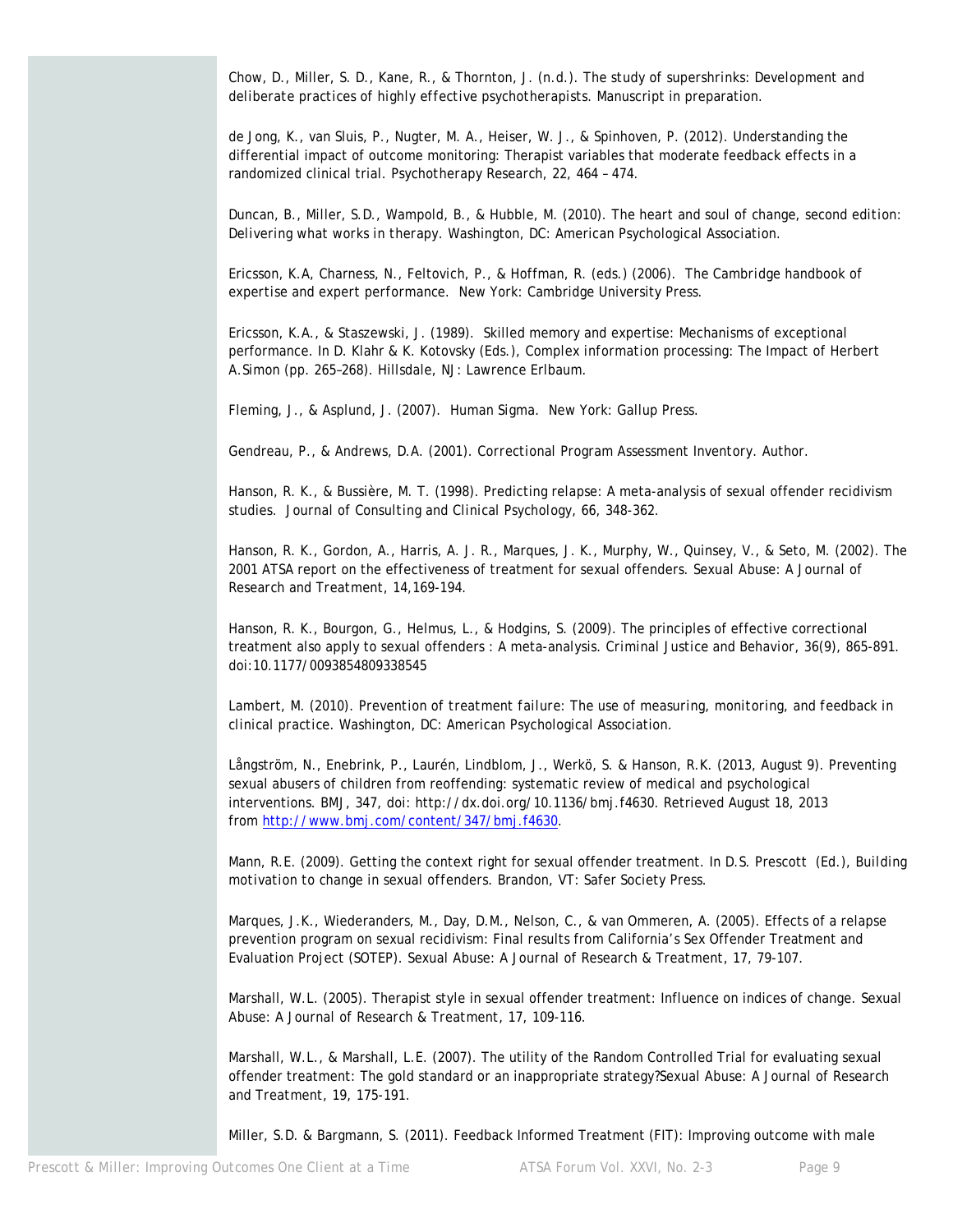clients on man at a time. In J.A. Ashfield & M. Groth (Eds.), *Doing psychotherapy with men*. CreateSpace Independent Publishing Platform.

Miller, S.D., & Duncan, B. (2000). *The Outcome Rating Scale*. Chicago, Illinois: International Center for Clinical Excellence.

Miller, S.D., & Duncan, B. (2004). *The Outcome and Session Rating Scales Administration and Scoring Manual.* Chicago, Illinois: ISTC Press.

Miller, S.D., Duncan, B., & Hubble, M. (2004). Beyond integration: The triumph of outcome over process in clinical practice. *Psychotherapy in Australia, 10,* 2-19.

Miller, S.D., Duncan, B.L., Brown, J., Sparks, J., & Claud, D. (2003). The outcome rating scale: A preliminary study of reliability, validity, and feasibility of a brief visual analog measure. *Journal of Brief Therapy, 2,* 91-100.

Miller, S.D., Duncan, B.L., & Johnson, L.J. (2000). *The Session Rating Scale.* Chicago, Illinois: International Center for Clinical Excellence.

Miller, S.D., Hubble, M.A., Chow, D. & Seidel, J. (2013). The outcome of psychotherapy: Yesterday, today, and Tomorrow. *Psychotherapy, 50*, 88-97.

Miller, S.D., Hubble, M.A., & Duncan, B. (2007). Supershrinks: Learning from the field's most effective practitioners. *Psychotherapy, 31,* 27-35, 56.

Miller, S.D., & Schuckard, E. (2013). *Psychometrics of the ORS and SRS: Results from RCT's and metaanalyses of routine outcome monitoring and feedback.* Retrieved fromhttp://scottdmiller.com/uncategorized/resources-on-feedback-informed-treatment-training-research/

Norcross, J. (2011). *Psychotherapy relationships that work*, 2<sup>nd</sup> ed. New York: Oxford University Press.

Oaks, L. (2008, June 7). Locked in Limbo. *Minneapolis Star Tribune*. Retrieved August 25, 2013 from http://www.startribune.com/projects/19529344.html.

Ogles, B.M., Lambert, M.J., & Masters, K.S. (1996). *Assessing outcome in clinical practice.*Boston, MA: Allyn and Bacon.

Olver, M. E., Stockdale, K. C., & Wormith, J. S. (2011). A meta-analysis of predictors of offender treatment attrition and its relationship to recidivism. *Journal of Consulting and Clinical Psychology, 79*, 6-21.

Parhar, K.K., Wormith, J. S., Derkzen, D. M., & Beauregard, A. M. (2008). Offender coercion in treatment: A meta-analysis of effectiveness. *Criminal Justice and Behavior, 35,*1109 – 1135.

Prescott, D.S. (2011). Creating willing partners: Meaningful engagement of offenders in change. *ATSA Forum, 23,* 1-12. Retrieved October 6, 2013 fromhttp://www.davidprescott.net/2011WintForum\_Prescott.pdf.

Prescott, D.S., & Levenson, J.S. (2009, summer). To treat or not to treat: What are the questions? *ATSA Forum, 21,* 19-28. Retrieved October 6, 2013 fromhttp://www.davidprescott.net/2009SumrForum\_Prescott-Levenson.pdf.

Salter, A. (1988). *Treating child sex offenders and victims*. Thousand Oaks, CA: Sage Publishing.

Seto, M.C., Marques, J.K., Harris, G.T., Chaffin, M., Lalumière, M.L., Miner, M.H., Berliner, L., Rice, M.E., Lieb, R., & Quinsey, V.L. (2008). *Sexual Abuse: A Journal of Research and Treatment, 20,* 247-255.